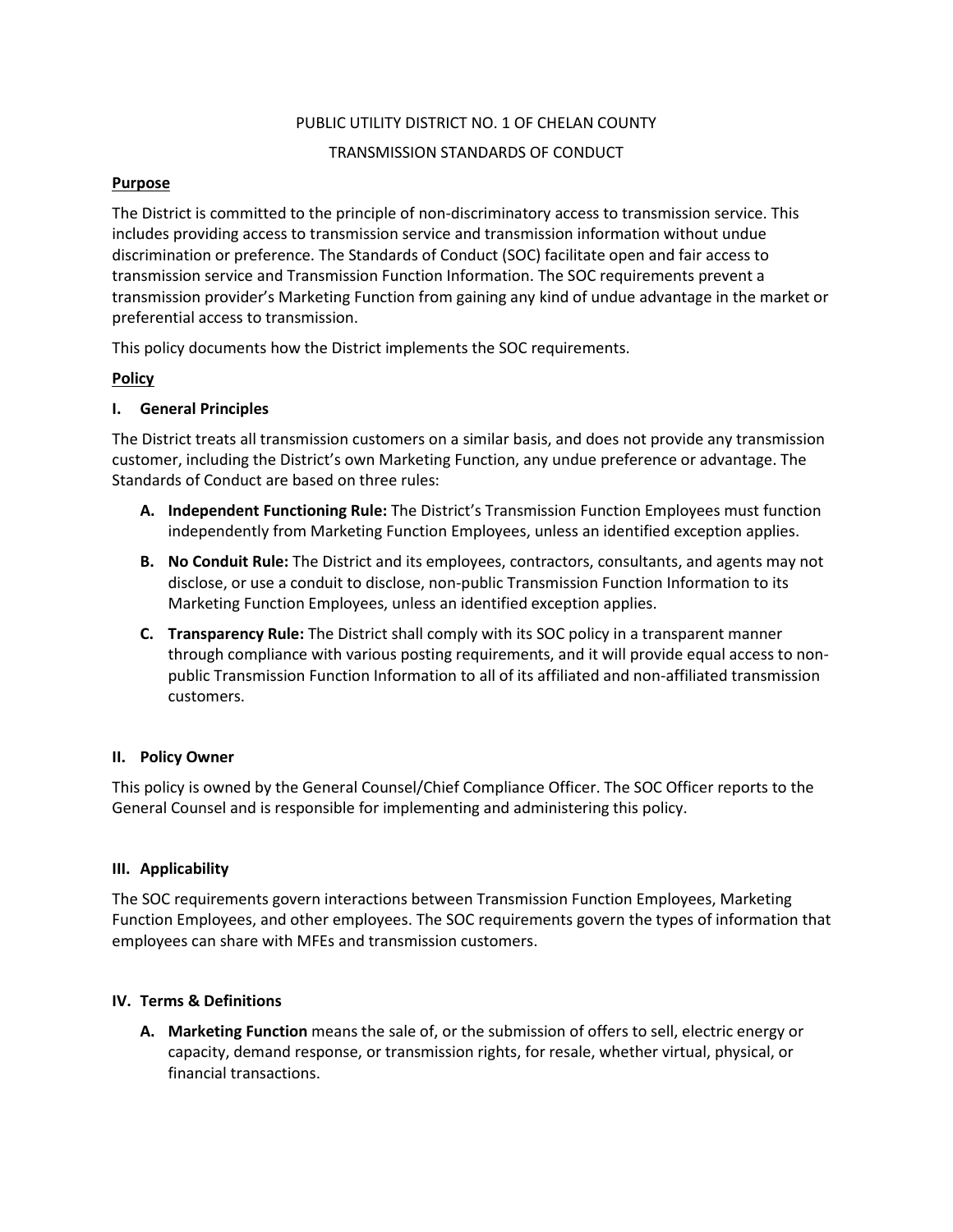- **B. Marketing Function Employee (MFE**) means an employee who engages, actively and personally, in Marketing Functions on a day-to-day basis.
- **C. Open Access Same-Time Information System (OASIS)** means the website used to provide transmission system information to customers, process requests for transmission service, and post transmission-related notices.
- **D. SOC-Restricted Information** means Transmission Function Information or individual transmission customer information that is not posted to the District's external website or its OASIS or that is otherwise not simultaneously available to all transmission customers and potential transmission customers.
- **E. Transmission Function** means the planning, directing, organizing, or carrying out of day-to-day transmission operations, including granting and denying transmission service requests.
- **F. Transmission Function Employee (TFE)** means an employee who engages, actively and personally, in Transmission Functions on a day-to-day basis.
- **G. Transmission Function Information** means information relating to Transmission Functions.

# **V. Implementation**

# **A. Employee designations**

- 1. All authorized traders from Appendix A of the Power Risk Management Policy, and the Managing Director – Energy Resources, are MFEs, unless undesignated in writing by the SOC Officer.
- 2. All employees in Transmission Systems and Systems Operations are TFEs, unless undesignated in writing by the SOC Officer.
- 3. Managers and supervisors in Energy Planning & Trading and Transmission & Compliance may request SOC designation changes for employees within their organizations that do not perform Marketing Functions or Transmission Functions.
- 4. The SOC Officer may designate any other employee who performs Market Functions as an MFE, and any other employee who performs Transmission Functions as a TFE.
- 5. If an employee performs Marketing Functions or Transmission Functions on a temporary or ad hoc basis, that employee's supervisor must inform the SOC Officer. The SOC Officer may deem that employee to be an MFE or TFE for the duration of that performance.
- 6. A list of MFEs and TFEs is available on the Standards of Conduct page, on the District's internal website (PUD Today).

# **B. Independent Functioning Rule**

MFEs are prohibited from conducting Transmission Functions, and TFEs are prohibited from conducting Marketing Functions.

# **1. Physical separation and access restrictions**

a) MFEs are prohibited from accessing locations where transmission functions are performed, specifically the System Operations control centers in the headquarters building and the CTC.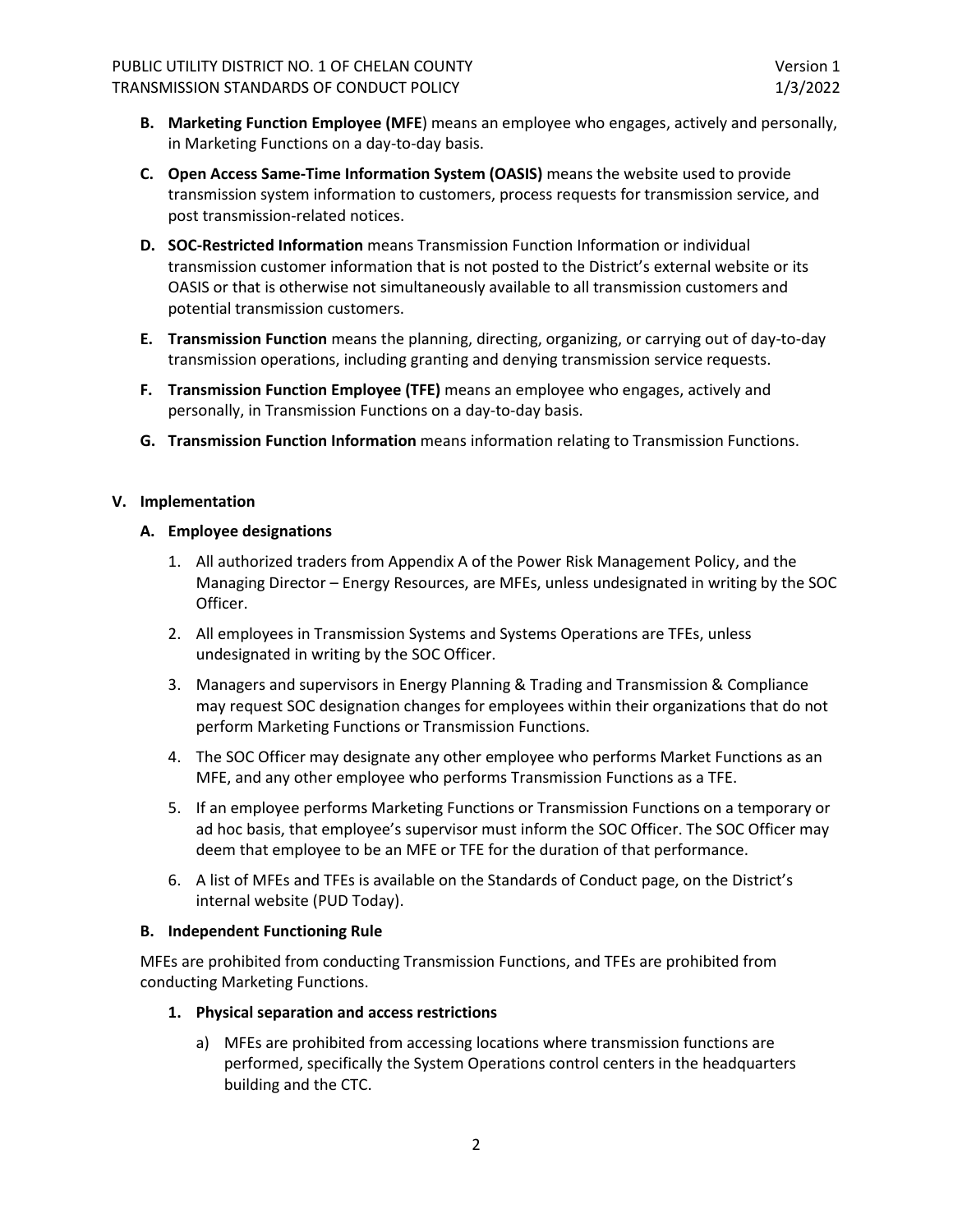b) Exceptions to the access restrictions (beyond those identified in section V.D.) must be approved in advance, in writing, by the SOC Officer.

#### **2. Electronic separation and access restrictions**

- a) MFEs are prohibited from accessing SOC-Restricted Information that is stored in internal shared drives and SharePoint sites or in other information systems. The SOC Officer maintains a list of electronic access controls designed to prevent MFE access to this information.
- b) Employees must safeguard SOC-Restricted Information by not attaching such documents to Outlook meeting invitations or SharePoint sites where information can be inadvertently disclosed to an MFE. Employees are encouraged to mark documents, emails, and SharePoint sites that contain SOC-Restricted Information.
- c) SharePoint site administrators, Outlook distribution list owners, Outlook shared mailbox owners, and other software and site administrators that handle SOC-Restricted Information must update permissions and lists accordingly when the MFE list is updated.

### **3. Joint meetings and interactions**

- a) Meetings that implicate SOC
	- i) Anyone who facilitates a meeting with TFEs and MFEs in attendance, and at which Transmission Function Information may be discussed, must:
		- a. If a written agenda is provided, include a notice on the agenda that both MFEs and TFEs will be present and that no SOC-Restricted Information may be discussed while the MFEs are in attendance.
		- b. Remind all meeting attendees at the beginning of the meeting that both MFEs and TFEs are present and that no SOC-Restricted Information may be discussed while the MFEs are in attendance.
		- c. If, during the course of the meeting, it becomes necessary to discuss SOC-Restricted Information, announce that discussion of SOC-Restricted Information will begin, so that MFEs may depart the meeting before discussion begins.
		- d. Following any discussion of SOC-Restricted Information, announce during the meeting when the discussion of SOC-Restricted Information has ended, so that attendees are clear that MFEs may join the remainder of the meeting.
		- e. If SOC-Restricted Information is discussed while MFEs are present, provide a copy of the written agenda (if one was provided) and a written record of the meeting to the SOC Officer. The record should include attendees and a summary of what was discussed.
		- f. The requirements in subsections c through e do not apply if the SOC-Restricted Information relates solely to the District's own transmission service, including transmission service bundled with power sales.
	- ii) Anyone who plans a meeting with TFEs and MFEs in attendance, and who knows in advance that SOC-Restricted Information may be discussed, must provide the proposed agenda and meeting justification to the SOC Officer before the meeting. The meeting planner and SOC Officer will confer to determine whether other meeting options are available or whether additional controls are necessary.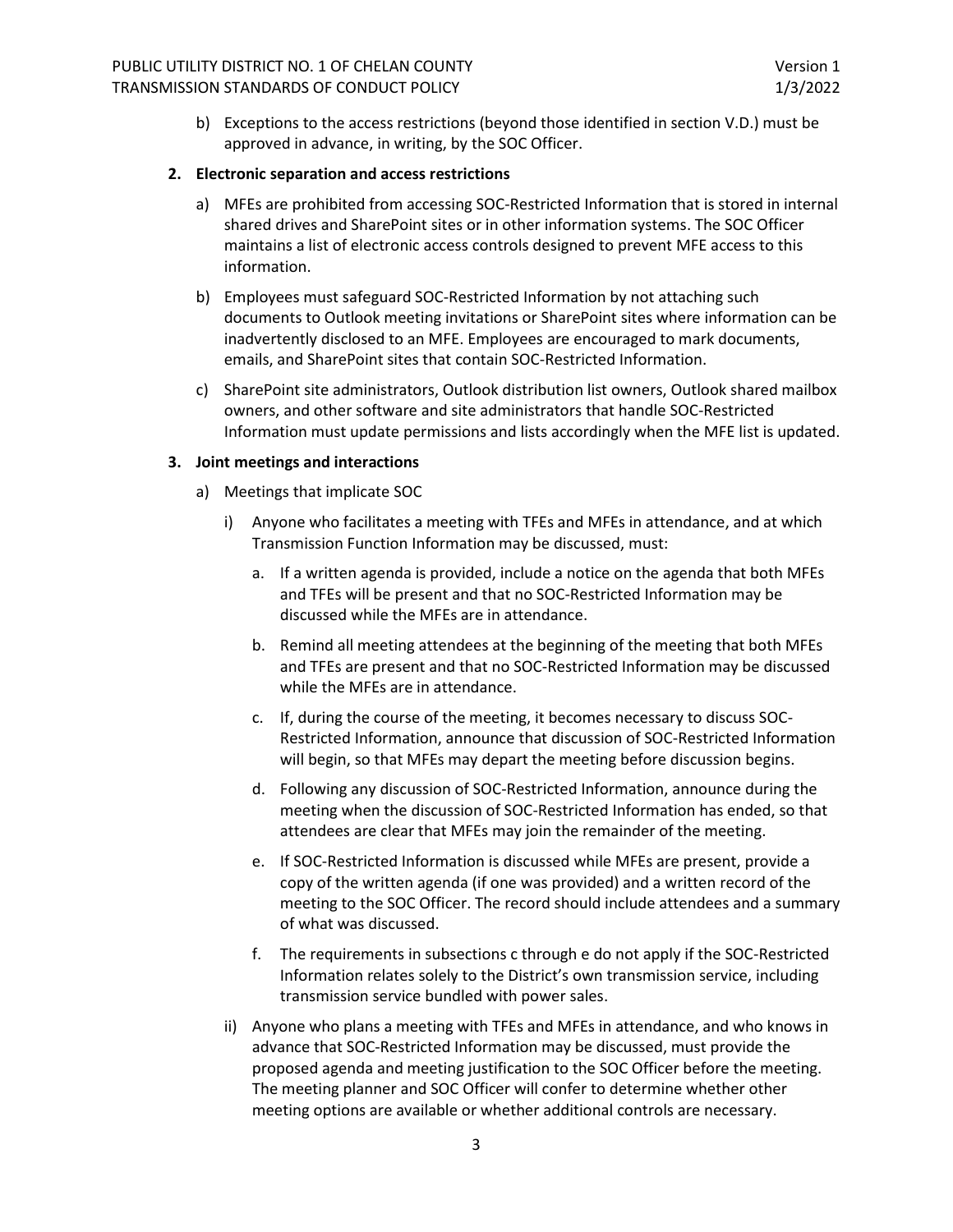b) Meetings that do not implicate SOC

MFEs and TFEs may jointly attend meetings that do not implicate SOC, including allemployee meetings, all-manager meetings, diversity trainings, non-business related job skills trainings, and social events. These interactions do not require SOC reminders or written records and do not need to be reported to the SOC Officer; however, the No Conduit Rule still applies.

c) Excepted interactions

TFEs must provide a record to the SOC Officer of all interactions with MFEs (e.g., e-mails and telephone conversations) involving SOC-Restricted Information that fall under one of the exceptions in sections V.D.3 and V.D.4. The record should include participants and a summary of what was discussed.

## **C. No Conduit Rule**

- 1. If information is posted on the District's external website or OASIS, or is otherwise simultaneously available to all transmission customers and potential transmission customers, then it is considered public within the context of the SOC requirements and can be shared with MFEs.
- 2. If any employee discloses SOC-Restricted Information to an MFE, or an MFE becomes aware of SOC-Restricted Information (e.g., realizes they have access to a SharePoint site or internal drive with restricted information or receives an email with SOC-Restricted Information), the individual who becomes aware of the disclosure must notify the SOC Officer as soon as possible and take steps to limit the dissemination of the information (e.g., change permissions to the SharePoint site or delete the email).

### **D. Exceptions to Independent Functioning and No Conduit Rules**

The following exceptions to the Independent Functioning and No Conduit rules permit the limited disclosure of SOC-Restricted Information to MFEs.

- 1. Employees may discuss or share with MFEs any SOC-Restricted Information that relates solely to the District's own transmission service, including transmission service bundled with power sales. No contemporaneous disclosure or posting of such information is required.
- 2. Transmission customers may voluntarily consent to allow the District to disclose their nonpublic information to MFEs. The consent must be in writing and maintained on file in the District's offices before their information can be shared with MFEs. Transmission & Compliance and the SOC Officer will jointly prepare the consent. No other contemporaneous disclosure or posting is required.
- 3. Employees may discuss or share information with MFEs pertaining to compliance with NERC's mandatory reliability standards that have been approved by FERC and that are subject to enforcement. This exception does not apply to proposed or pending standards. A contemporaneous record must be made of any information exchanged under this exception. In emergency circumstances, a record of the exchange may be made as soon as practicable after the fact.
- 4. Employees may discuss or share information with MFEs that is necessary to maintain or restore operation of the transmission system or generating units, or that may affect the dispatch of generating units. The Senior Dispatcher on shift may suspend SOC in the event of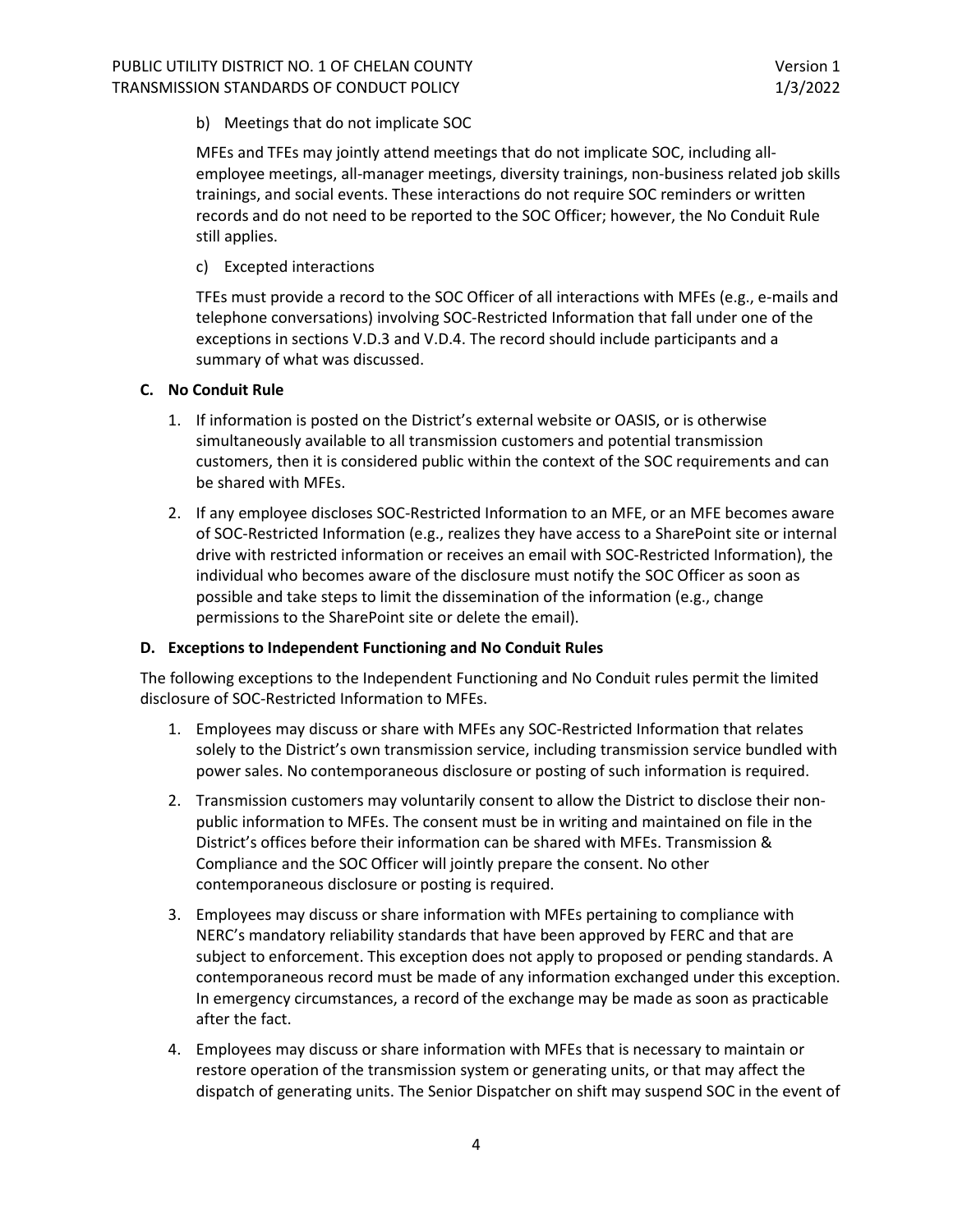an emergency event pursuant to SOG #1 – Authority to Operate. A contemporaneous record must be made of any information exchanged under this exception. In emergency circumstances, a record of the exchange may be made as soon as practicable after the fact.

When a contemporaneous record is required, the record may consist of handwritten or typed notes, electronic records such as e-mails and text messages, recorded telephone exchanges, or similar records. The record must be provided to the SOC Officer and will be retained for five years.

## **E. Transparency Rule**

The SOC Officer coordinates with Transmission & Compliance to post the following to the District's external SOC website or OASIS, or to make publicly available through other posting mechanisms:

- 1. This SOC Policy.
- 2. Affiliate information: the District's Marketing Function resides in the Energy Planning & Trading organization and is treated as an affiliate for SOC purposes.
- 3. Name and contact information for Chief Compliance Officer and SOC Officer.
- 4. The job titles and job descriptions of all TFEs.
- 5. Any transfer of a TFE to a position as an MFE or an MFE to a position as a TFE.
- 6. Disclosures of SOC-Restricted Information (unless an identified exception applies). In the event of a disclosure of SOC-Restricted Information, the SOC Officer immediately coordinates with the Transmission Reservation Desk to post notice of the disclosure. If the information that was disclosed was non-public transmission customer information, critical energy infrastructure information, or any other information FERC has determined to be subject to limited dissemination, the SOC Officer posts notice that the disclosure occurred. Otherwise, the SOC Officer posts the information itself.

# **F. Training**

- 1. Managers and Supervisors within Energy Planning & Trading and Transmission & Compliance must ensure that all new employees complete SOC training within their first 30 days of employment.
- 2. TFEs, MFEs, Managing-Directors, and employees likely to become privy to transmission function information must complete SOC training annually.
- 3. The SOC Officer is responsible for delivering training and tracking completion.
- **G. Books and records:** Using business units within the accounting system of record, the District maintains its books of account and records for Transmission & Compliance separate from Energy Planning & Trading, which includes the District's Marketing Function.

# **VI. Responsibilities**

- **A. Chief Compliance Officer:** Responsible for oversight of the SOC program and SOC Officer.
- **B. Energy Planning & Trading:** Informs SOC Officer when employees are added or removed as authorized traders under Power Risk Management Policy.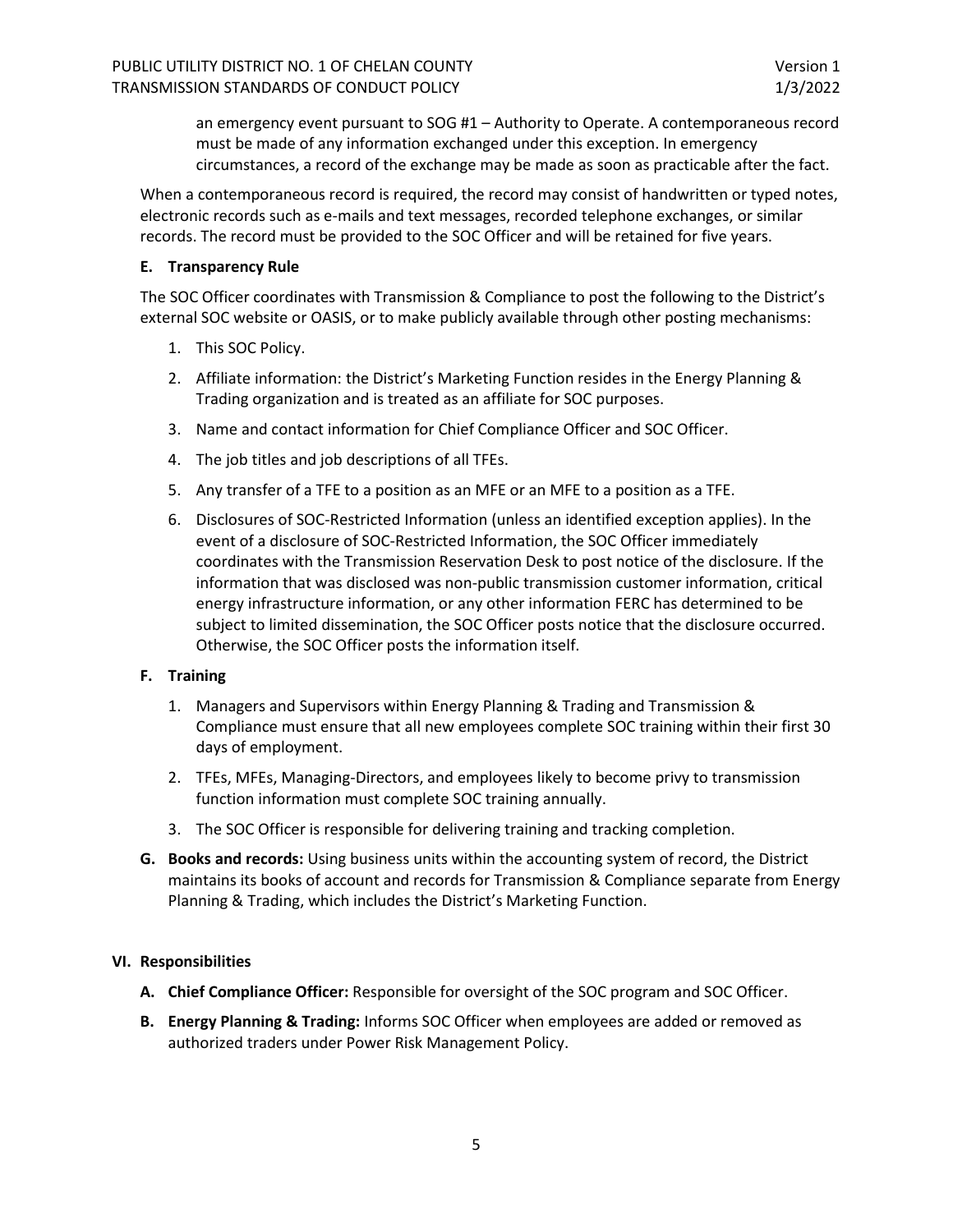**C. Finance Accounting and Reporting**: Maintains Transmission & Compliance's books of account and records separate from Energy Planning & Trading's using business units within the accounting system of record.

## **D. Human Resources**

- 1. Coordinates with Managers and Supervisors to properly classify employees.
- 2. Ensure that new employees complete SOC training within their first 30 days of employment.
- 3. Submit SOC designation change requests to the SOC Officer.
- 4. Informs SOC Officer when employees join or leave the Transmission Systems or System Operations organizations.
- **E. Marketing Function Employees (MFEs):** Inform the SOC Officer if they receive any SOC-Restricted Information**.**
- **F. PCS/Legal:** Ensure contracts require contractors to follow SOC if they are likely to have access to SOC-Restricted Information.
- **G. Information Technology:** Utilize technology tools, e.g. Active Directory to properly safeguard information utilized by SharePoint site administrators, Outlook distribution list owners, Outlook shared mailbox owners, and other software and site administrators must update permissions and lists accordingly to safeguard information.

## **H. SOC Officer:**

- 1. Performs overall administration of the District's SOC compliance program and manages ongoing compliance monitoring, oversight, and determinations regarding SOC requirements.
- 2. Processes SOC designation change requests, tracks training completion, maintains MFE and TFE lists, and reviews the District's external SOC website, OASIS, or other posting mechanisms to ensure posting requirements are met.
- 3. Retains records required under this policy for five years.
- **I. Transmission Function Employees (TFEs):** Provide a record to the SOC Officer of all interactions (including e-mails and telephone conversations) with MFEs involving SOC-Restricted Information (except interactions described in sections V.D.1 and V.D.2).

### **J. Transmission & Compliance:**

- 1. Assists SOC Officer with posts of SOC-related notices to the District's external SOC website, OASIS, or other posting mechanisms.
- 2. Obtains written voluntary consents from transmission customers, if necessary.
- **K. Physical Security: E**nsure MFEs don't have card key access to the System Operations control centers.

### **VII. Performance & Monitoring**

**A.** The SOC Officer tracks compliance with this policy through ongoing compliance monitoring and spot checks.